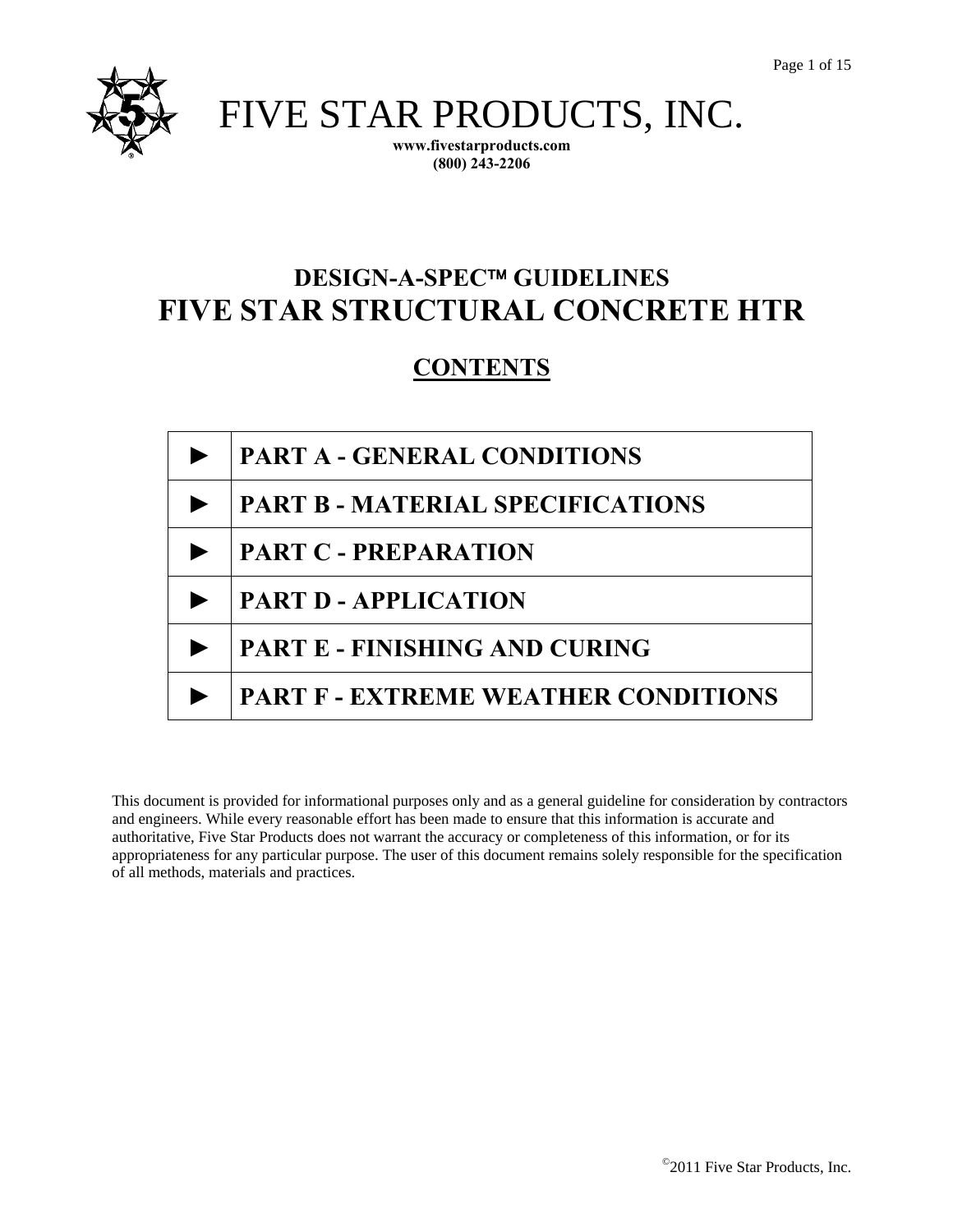## **PART A - GENERAL CONDITIONS - SPECIALTY CONCRETE REPAIR**

#### 1.01 SCOPE

The work covered by this document consists of furnishing all equipment, materials, labor and performing all operations required for concrete repairs as directed by the engineer or owner.

#### 1.02 QUALITY ASSURANCE

- A. The manufacturer shall have been in the business of manufacturing similar products for over ten years, maintain a strict quality assurance program, offer technical services and provide a representative at the jobsite for product training, prior to product installation, upon written request.
- B. The contractor shall submit to the engineer, or owner, at least three job references where the contractor has successfully completed similar applications.

## 1.03 DELIVERY, STORAGE AND HANDLING

- A. All materials shall be delivered to the jobsite in their original, unopened packages, clearly labeled with the manufacturer's identification, printed instructions and batch code.
- B. Store and condition the specified product as per the appropriate product data sheet.
- C. For handling instructions, refer to the Material Safety Data Sheet.

#### 1.04 PROJECT/SITE CONDITIONS

Refer to PART C - PREPARATION, ENVIRONMENTAL CONDITIONS, or contact the manufacturer directly for any physical or environmental limitations required by the product.

#### 1.05 MEASUREMENT AND PAYMENT

- A. Measurement for concrete repairs shall be on a cubic foot/square foot (liter/square meter) basis of material in place.
- B. Payment for concrete repairs shall be at the unit price bid on a cubic foot/square foot (liter/square meter) basis. This payment shall constitute full compensation for all labor, materials, tools, equipment and other items as necessary to complete the work as described in the contract documents. Progress payments will be made on the percentage of the work satisfactorily completed during each payment period in accordance with the provisions of the contract documents.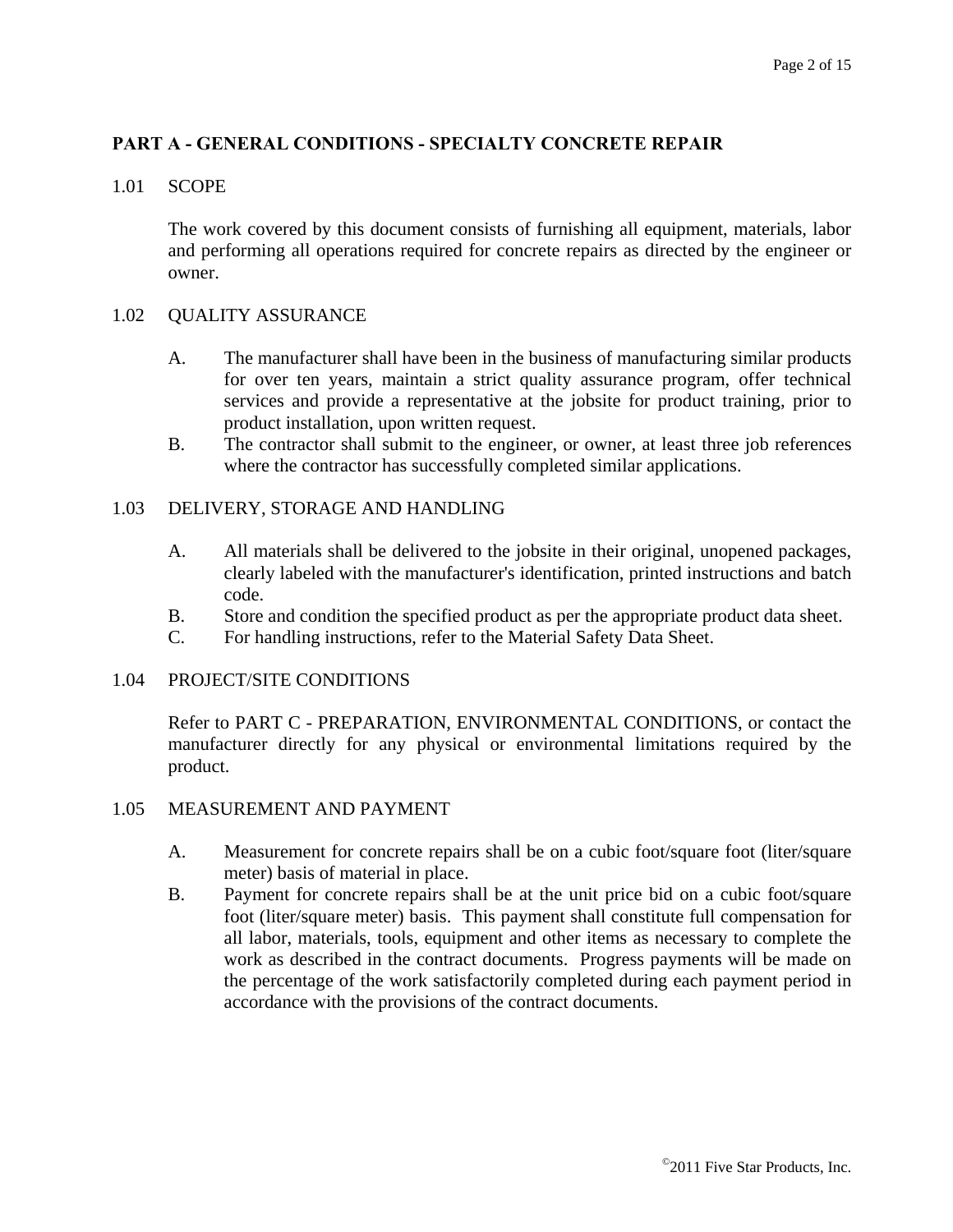## **PART B - MATERIAL SPECIFICATION - SPECIALTY CONCRETE REPAIR**

#### 2.01 MATERIALS

- A. The concrete repair material shall be a high temperature resistant, pre-packaged, high temperature resistant, cement-based mortar requiring only the addition of potable water. The material shall not contain any chlorides or lime other than amounts contained within the hydraulic cement composition. The manufacturer shall be ISO 9001 certified and have at least ten years experience in the manufacture of concrete repair materials. The manufacturer shall offer technical services and provide a representative at the jobsite for product training prior to product installation upon five days advance notice.
- B. The concrete repair material shall meet all the following typical performance criteria when cured at  $73^{\circ}F(23^{\circ}C)$ :

| 1. | Compressive Strength, ASTM C 109                                |                                                                                     |
|----|-----------------------------------------------------------------|-------------------------------------------------------------------------------------|
|    | 6 Hours                                                         | 2,500 psi (17.3 MPa)                                                                |
|    | 1 Day                                                           | 4,500 psi (31.1 MPa)                                                                |
|    | 7 Days                                                          | 5,500 psi (38.0 MPa)                                                                |
| 2. | Bond Strength, ASTM C 882                                       |                                                                                     |
|    | 1 Day                                                           | 1,500 psi (10.4 MPa)                                                                |
|    | 7 Days                                                          | 2,500 psi (17.3 MPa)                                                                |
| 3. | Compressive Strength, ASTM C 109<br>After Exposure To 20 Cycles |                                                                                     |
|    | At $1,000^{\circ}F(538^{\circ}C)$                               | 5,000 psi (34.5 MPa)                                                                |
| 4. | Coefficient of Thermal Expansion                                |                                                                                     |
|    | ASTM C 531                                                      | 5.0 x $10^{-6}$ in/in/°F<br>$(9.0 \times 10^{-6} \text{ mm/mm} / ^{\circ}\text{C})$ |

*The data shown above reflect typical results based on laboratory testing under controlled conditions. Reasonable variations from the data shown above may result in the field. Test methods are modified where applicable.* 

C. An acceptable product which meets these criteria is:

## **Five Star Structural Concrete® HTR**

As manufactured by Five Star Products, Inc., Fairfield, CT 06824 (203) 336-7900.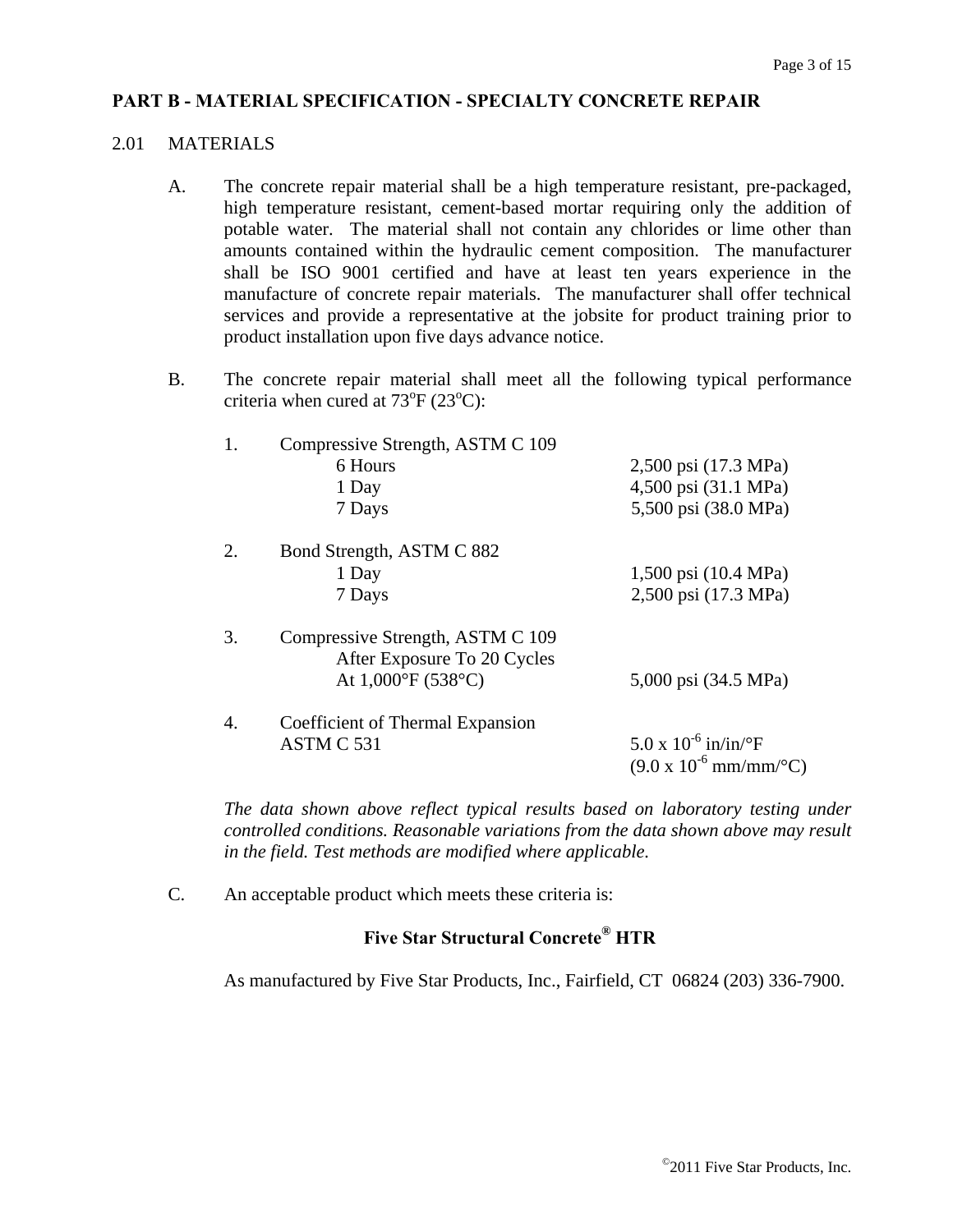D. Subject to meeting the performance criteria stated above, other products may be formally submitted to the engineer for approval up to three days prior to the bid date. All requests for approval shall contain certified test data verifying conformance with this specification. Three references of successfully completed projects of similar nature and scope of the work detailed in this specification shall be provided, as well as a minimum ten year history of use in the industry. The testing laboratory shall certify to any modifications made to the tests performed and provide details of modifications.

#### 2.02 REPAIR DEPTH

A. The minimum repair depth or cover over exposed reinforcement shall be two inches (50 mm).

## 2.03 AGGREGATE EXTENSION

A. For pours greater than two cubic feet (56.5 liters) in volume, the repair material may be extended by the addition of coarse aggregate with a low thermal coefficient of expansion according to the following guidelines:

| Depth of Pour<br>Inches (mm) | <b>Typical Extension</b><br>(Percentage by wt.) |
|------------------------------|-------------------------------------------------|
| Up to 2 (up to 50)           | $-()$                                           |
| $2 - 6(50 - 150)$            | Up to $50\%$                                    |
| $6 - 9(150 - 225)$           | Up to $60\%$                                    |
| $9 - 12(225 - 300)$          | $60 - 80\%$                                     |
| Greater than 12 (300)        | CONTACT MANUFACTURER                            |

 Coarse aggregate shall be suitable for high temperature exposure, conform to the requirements of ASTM C 33 and have a low coefficient of thermal expansion. Maximum size of coarse aggregate shall not be greater than one-third the depth of the repair.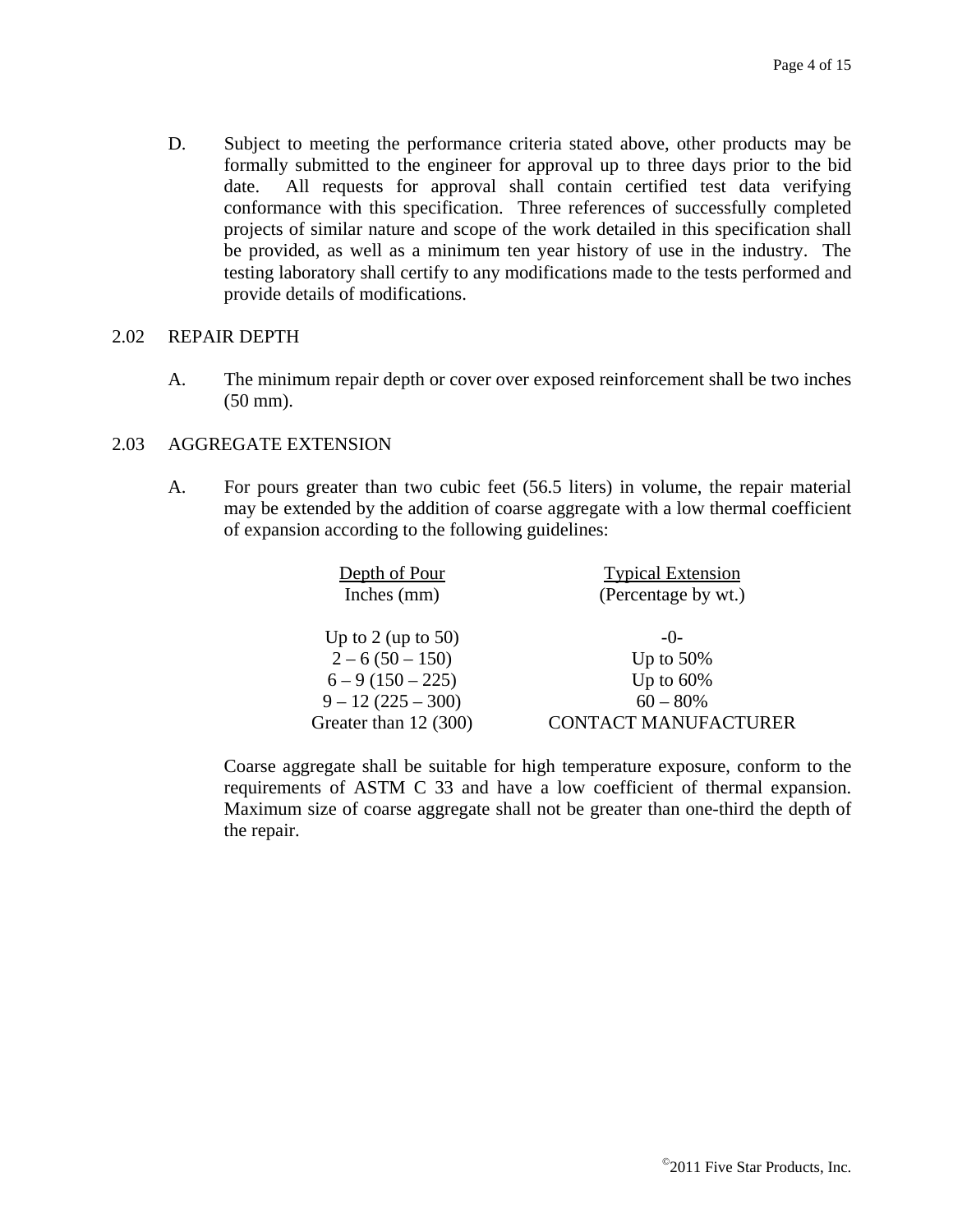## **PART C – PREPARATION - SPECIALTY CONCRETE REPAIR**

#### 3.01 CONCRETE SURFACES

- A. Completely remove all loose, delaminated and weak concrete, oil, grease, laitance and other contaminants. Prepare concrete using acceptable mechanical means and concrete cleaners and degreasers as necessary to obtain clean, sound and rough surfaces. Coarse aggregate shall be exposed.
- B. The edges of the repair shall be vertical and have a rough profile. Avoid abrupt changes in depth.

*[The minimum repair depth specified should be determined by the product selected, the maximum size of aggregate, and the nature of the repair.]*

- C. For vertical and overhead repairs with a depth greater than one inch (25 mm), mechanical anchors shall be provided.
- D. The perimeter of the repair shall be kept to a simple shape. Avoid reentrant corners.



- E. All cracks shall be brought to the attention of the engineer and a determination made of whether the cracks are subject to movement. The cracks shall be repaired as directed prior to application of the repair material.
- F. All existing joints shall be maintained. New joints, if any, shall be installed as detailed on the drawings.
- G. Soak concrete thoroughly with potable water for a minimum 8 to an optimum 24 hours prior to placement. Concrete shall be saturated and free of standing water at time of placement.

 *[For more detailed information, refer to the following source: "Guide For Surface Preparation for the Repair of Deteriorated Concrete Resulting from Reinforcing Steel Corrosion", Guideline No. 03730, prepared by the Technical Guidelines Committee of ICRI, March 1995.]*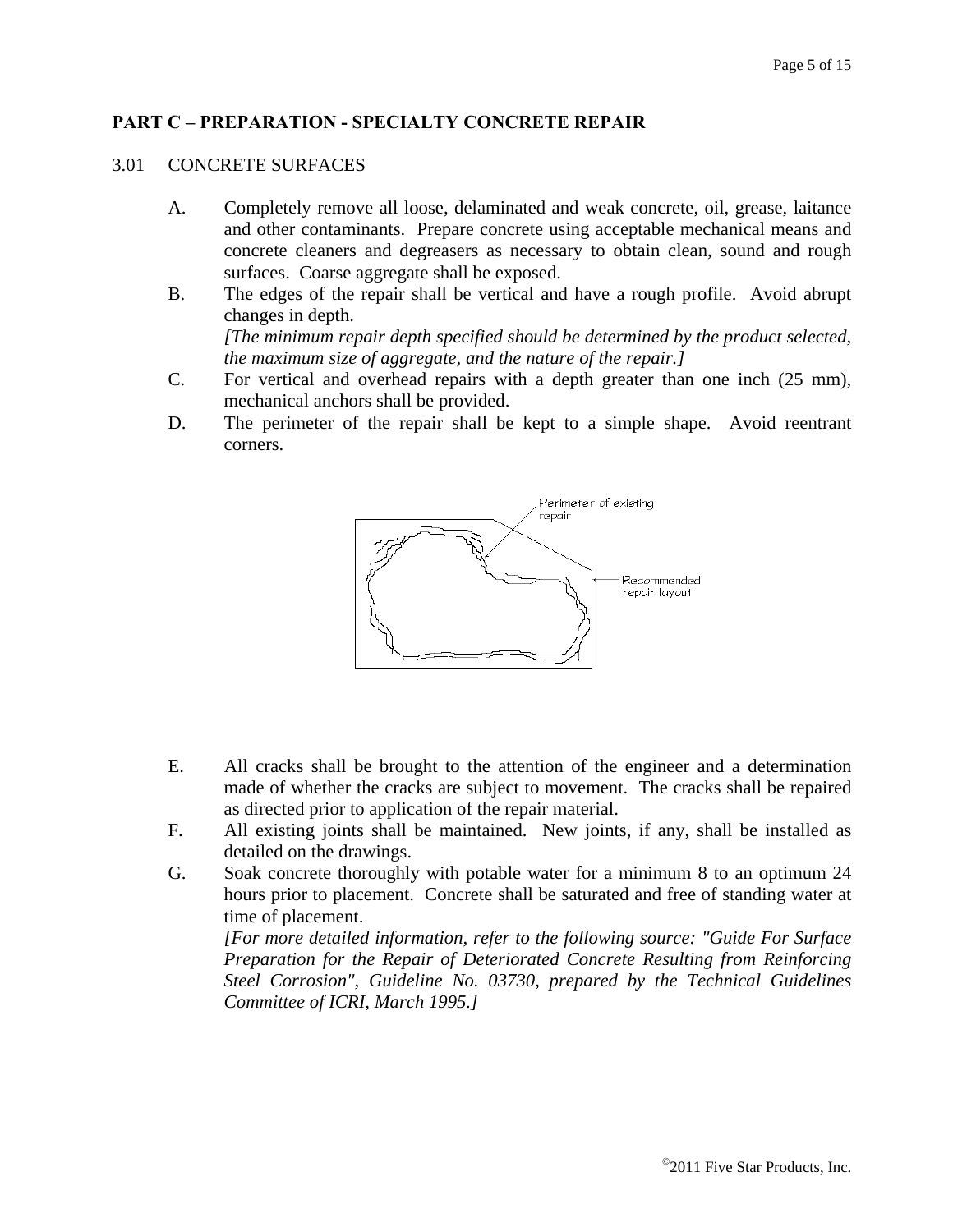#### 3.02 REINFORCEMENT

A. All reinforcing steel that has lost bond with the concrete or has more than one-half of its circumference exposed shall be undercut by at least 3/4 inch (18 mm) or two times the maximum aggregate size.



- B. All reinforcement shall be rigidly secured and supported.
- C. If more than 20% of the diameter of a reinforcing bar has been deteriorated, the bar will require replacement or will need to be spliced as directed by the engineer.
- D. All exposed reinforcing steel shall be free of all loose scale and rust, and other contaminants.
- E. The minimum cover over reinforcement shall be in accordance with job specifications or 2 inches (50 mm), whichever is greater.

#### 3.03 FORMWORK

- A. Formwork shall be constructed of rigid nonabsorbent materials, securely anchored, watertight and strong enough to resist forces developed during placement.
- B. Formwork shall be coated with a form release agent. Caution: Care should be taken not to contaminate concrete surfaces where bond is required.
- C. Provide air relief holes as necessary.
- D. Ports shall be provided as necessary for the installation of repair material, venting and/or monitoring progress of placement. Quick acting valves or other means of sealing ports shall be provided.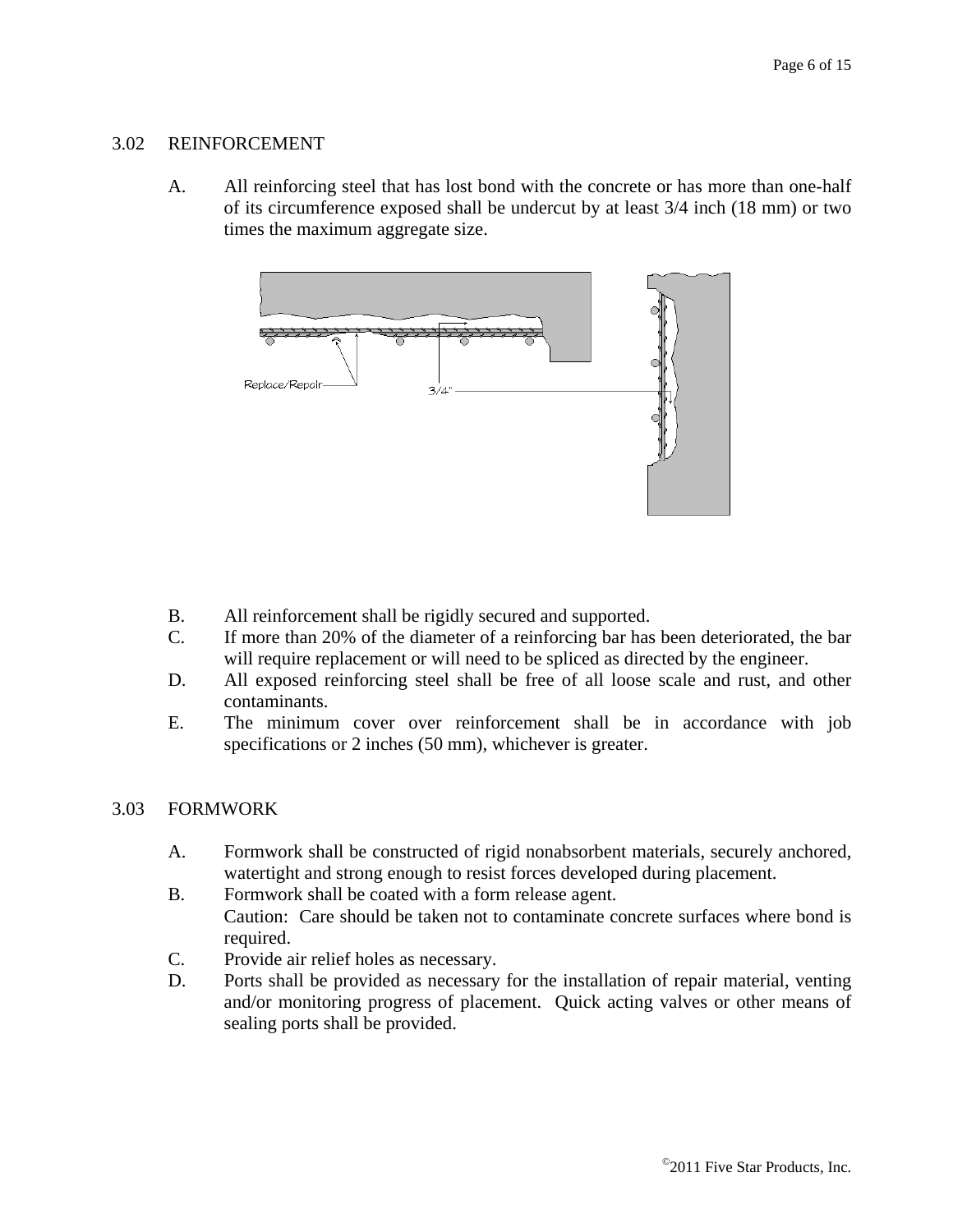## 3.04 ENVIRONMENTAL CONDITIONS

A. Condition and maintain all materials and surfaces that contact repair material to between 35°F or 45°F depending on the product and 90°F (2°C or 7°C and 32°C), but optimally between 55°F and 75°F (13°C and 24°C) whenever possible. Shade from direct sunlight as necessary.

 *[When faster strength gain is required at low temperatures, or longer working time is required at high temperatures, revise the temperature range above as appropriate and refer to detailed conditioning procedures for Cold Weather or Hot Weather Repairs, PART F – EXTREME WEATHER CONDITIONS.]*

## 3.05 EQUIPMENT AND MATERIALS

- A. All necessary tools, equipment and materials shall be in good condition and as close as possible to area being repaired.
- B. Appropriate clothing and safety equipment shall be worn to avoid breathing dust and prevent eye and skin contact with both dry and mixed repair materials.
- C. An ample source of potable water shall be available for preconditioning, mixing, cleaning and curing.

#### 3.06 MIXING

 *[Select one of the following types of mixers, as appropriate.]*

#### Mortar Mixer (Stationary Barrel with Moving Paddles)

- A. Provide an adequate number of mortar mixers in good operating condition for uninterrupted placement. Do not exceed one-half the maximum capacity of the mortar mixer.
- B. Pre-wet mortar mixer, empty excess water.
- C. Start by adding the minimum amount of premeasured potable water to mixer. While mixing, slowly add repair material and mix to a uniform consistency.
- D. Mix thoroughly for approximately five minutes. To achieve desired consistency, add remaining water as necessary. Do not exceed maximum water content as stated on product packaging or an amount that will cause segregation.
- E. Do not mix more material than can be placed within the working time of the repair material. Do not retemper the mix by adding additional water.
- F. For pours requiring aggregate extension, add clean, damp coarse aggregate meeting the requirements of ASTM C 33 before final water adjustment.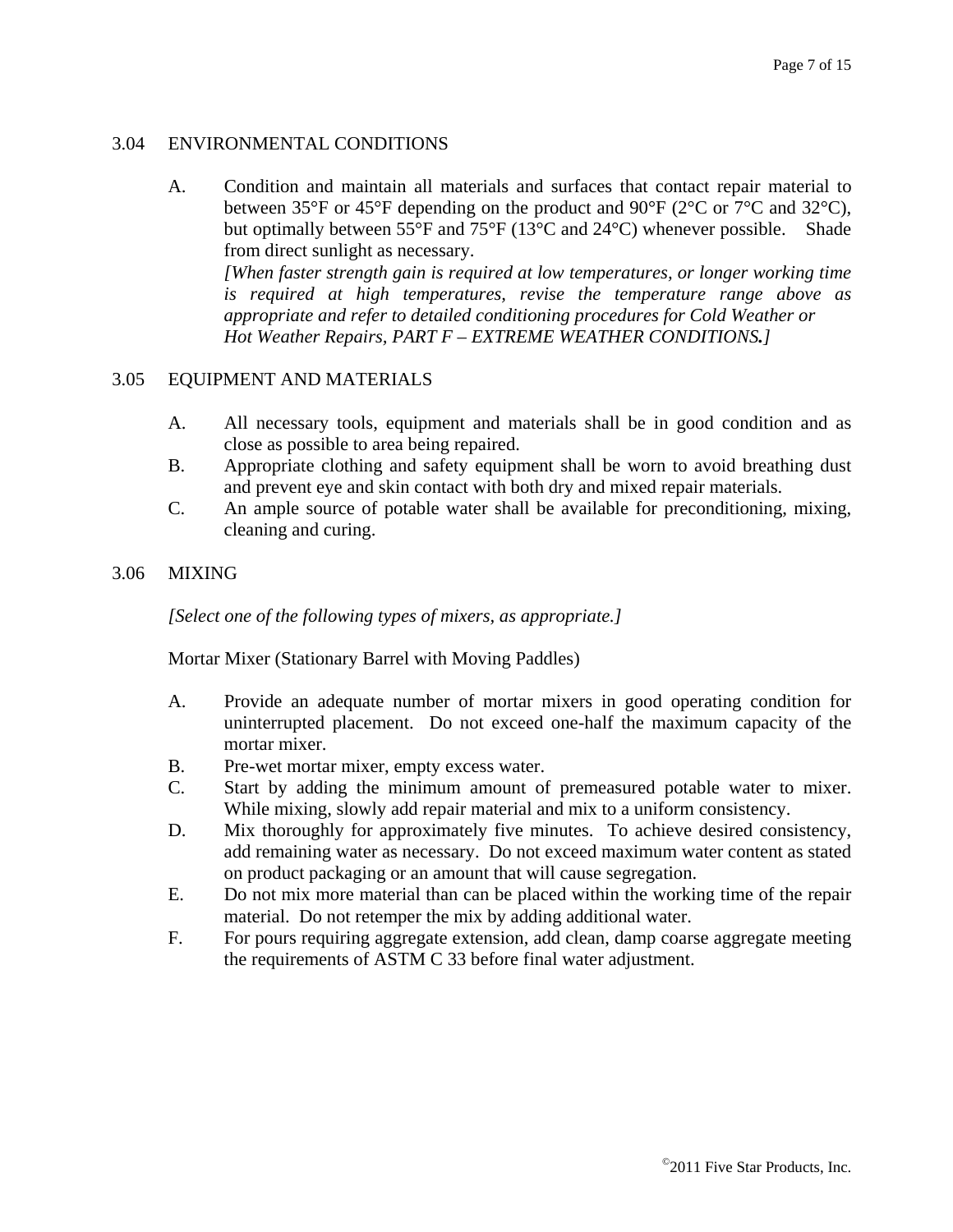Drill and Paddle Mixer (Single Bag Mixes)

- A. Start by adding the minimum amount of premeasured potable water into pail. While mixing at a slow speed, slowly add repair material and mix to a uniform consistency. Add remaining water to achieve desired consistency. Do not exceed maximum water content as stated on product packaging or an amount that will cause segregation.
- B. Continue to mix thoroughly for approximately five minutes.
- C. Do not mix more material than can be placed within the working time of the repair material. Do not retemper the mix by adding additional water.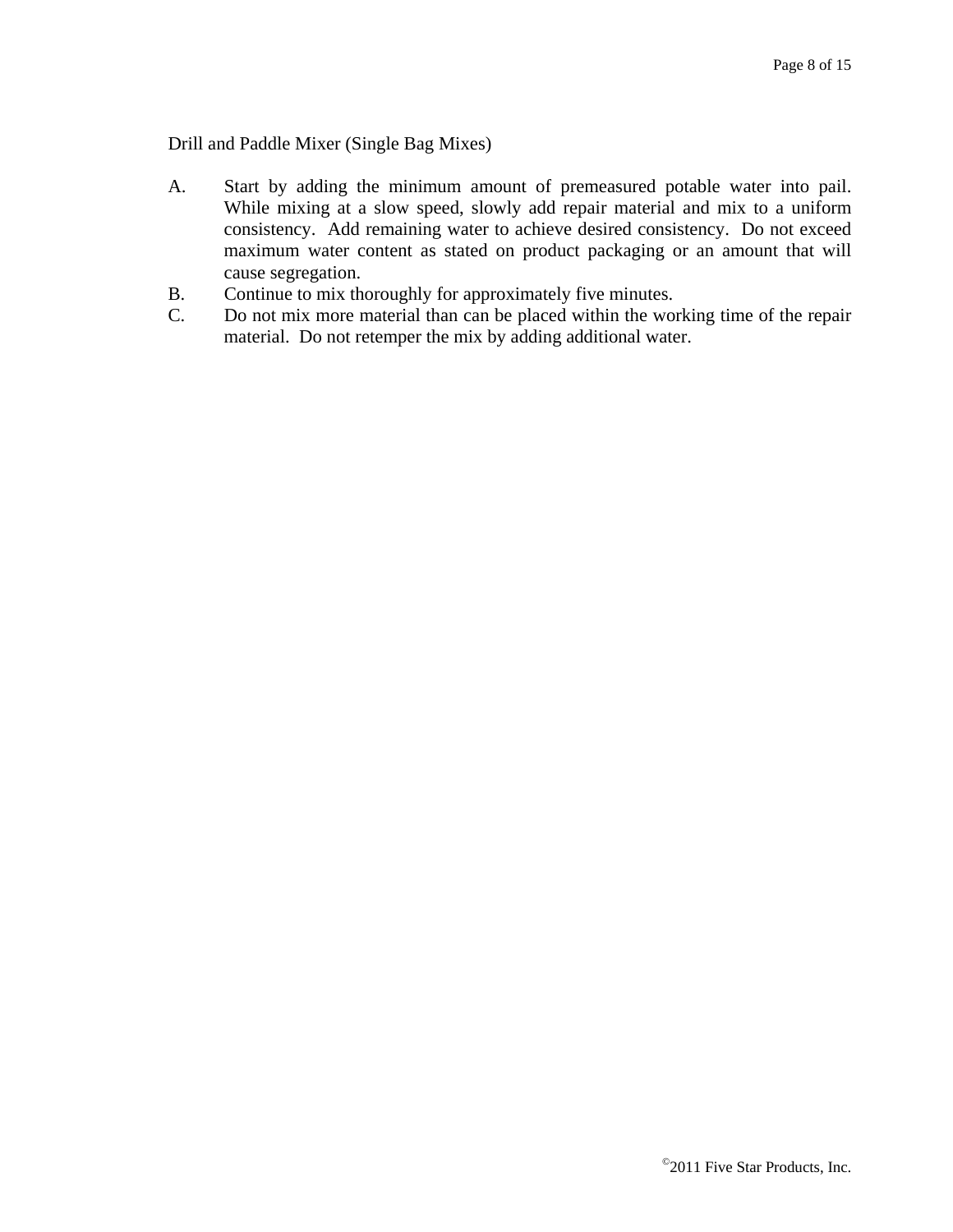## **PART D – APPLICATION - SPECIALTY CONCRETE REPAIR**

#### TROWEL - HORIZONTAL

*[For horizontal repair areas with limited reinforcement.]*

- A. Substrate shall be saturated and free of standing water during application.
- B. Firmly work repair material into roughened substrate completely filling all pores and voids. Whenever possible, place repair material full depth from one side of the repair to the other. Where this is not practical, placement shall be continuous to prevent cold joints.
- C. Once desired level is achieved, screed repair material and finish to desired texture.

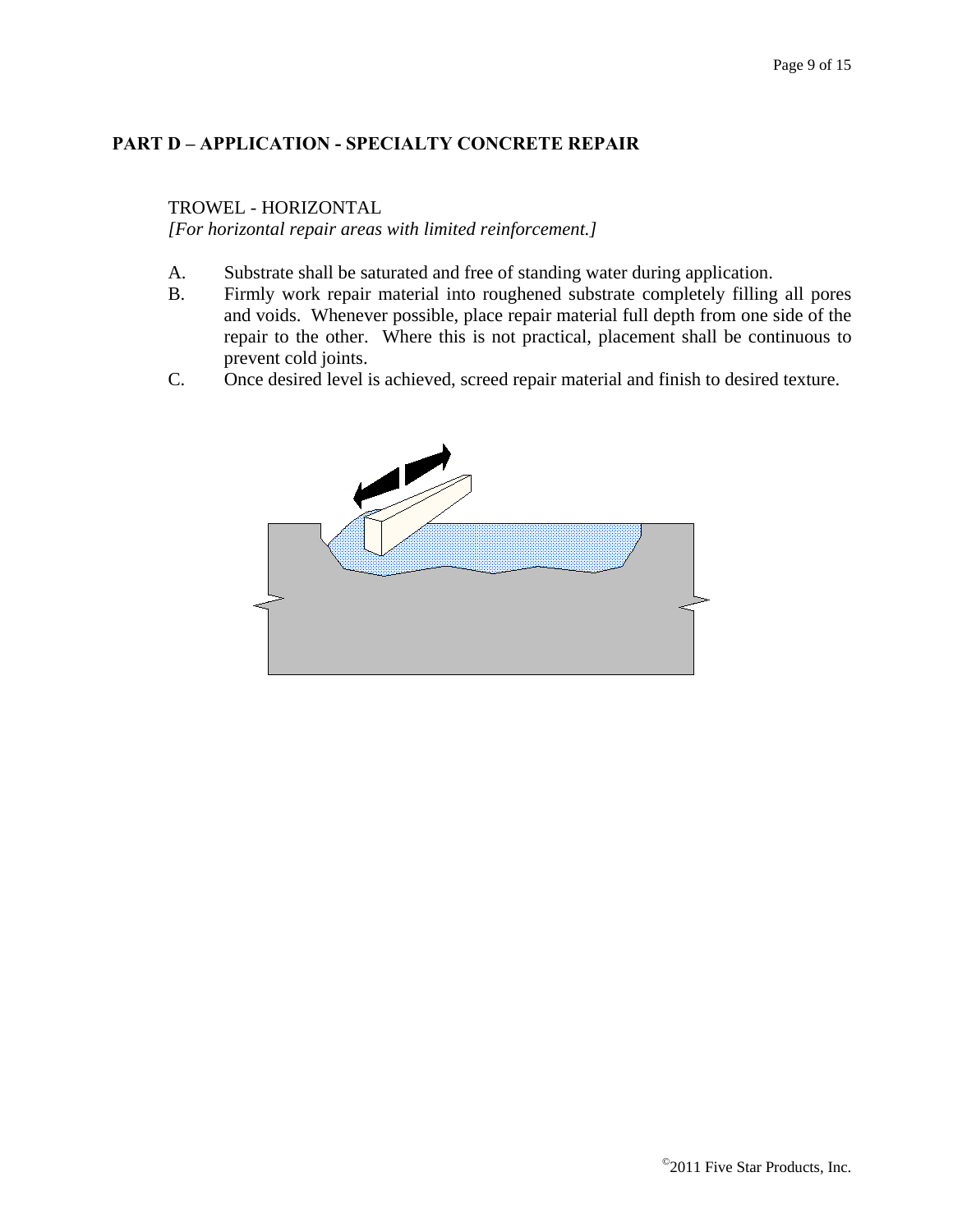## **PART D – APPLICATION - SPECIALTY CONCRETE REPAIR**

#### 4.01 PLACEMENT PROCEDURES

*[Select one or more of the following methods as appropriate.]*

#### FORM AND POUR

*[For large vertical and horizontal repairs.]*

- A. Chutes, tremies, buggies, buckets or similar equipment may be required for material placement. Provide adequate access to allow a vibrator to be inserted into repair material for consolidation. Where this is not possible, vibrate formwork. Only use vibration when necessary. Use vibrator in a manner to avoid material segregation. Vibrators shall not be used to move repair material laterally.
- B. For vertical repairs, material shall be poured in formwork in a manner to avoid segregation. Do not allow material to fall freely over reinforcement or other embedded materials.
- C. For horizontal repairs, material shall be poured continuously from one side of repair area to the other starting at the lowest elevation. When placing in layers on large pours, each horizontal layer shall extend repair width. Placement must be continuous to prevent cold joints. Place and consolidate in a manner to avoid segregation.
- D. Continue placement until repair area is completely filled. *[For more recommended placement information, refer to ACI 304R-89, Guide for Measuring, Mixing, Transporting and Placing Concrete.]*



#### REFERENCE

#### ACI 304R-89

"Guide for Measuring, Mixing, Transporting and Placing Concrete"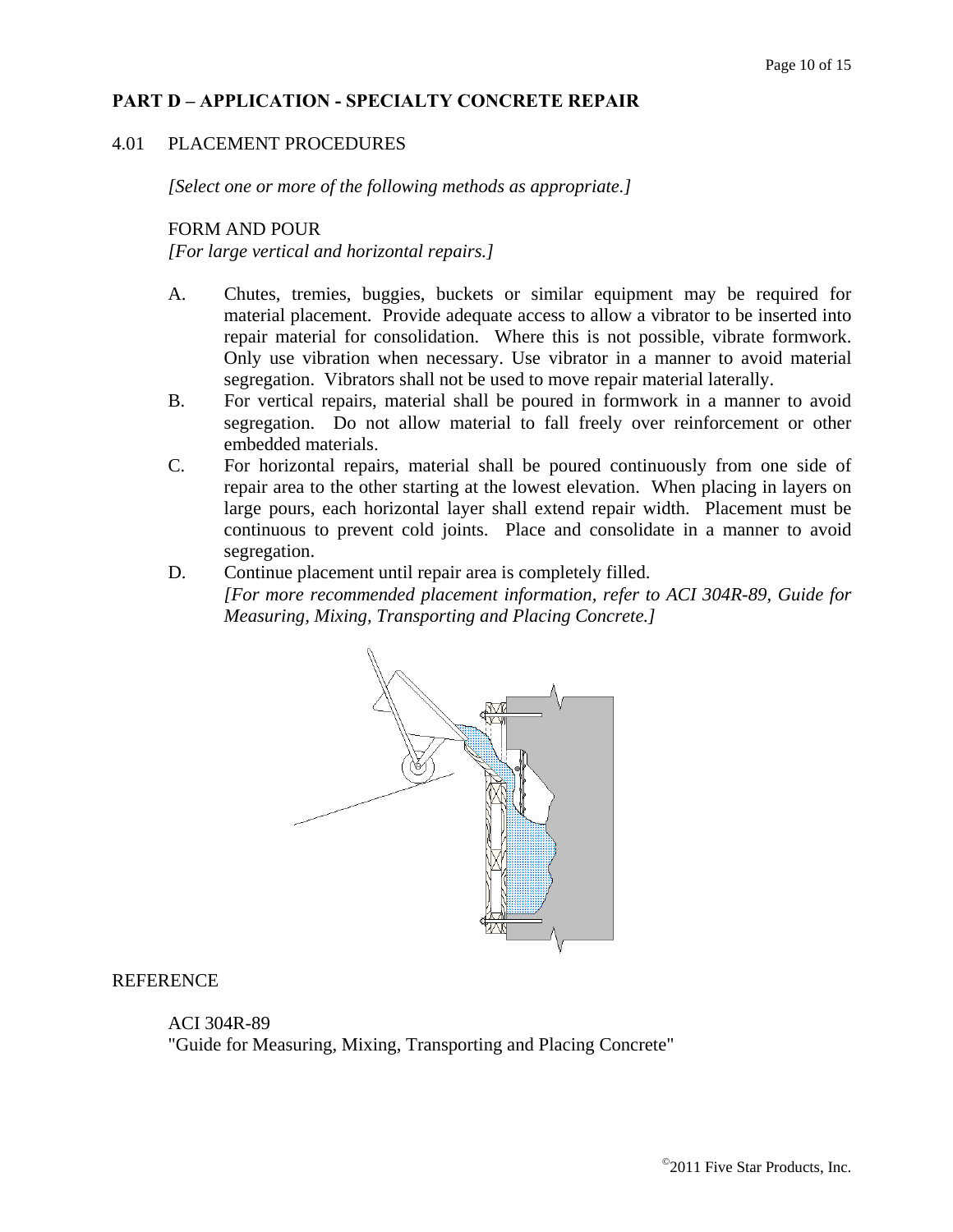## FORM AND PUMP (**Verify Repair Material can be Pumped for Application**)

*[For large vertical and overhead repairs with closely spaced reinforcement.]*

- A. The pump type, size and discharge line used are dependent on the installation parameters. The minimum inside diameter of the discharge line shall be three times greater than the maximum aggregate size. Contact pump and material manufacturers for recommendations. The proposed pumping equipment and procedures shall be submitted for approval.
- B. Pumping raises the material temperature and shortens the working time while reducing consistency. Keep mix temperature as cool as necessary, except in cold weather.
- C. The repair material shall be mixed to a consistency that will not segregate while pumping.
- D. The repair material shall pass through an appropriate #4 size screen during placement into pump hopper.
- E. Before pumping, determine working time of material under jobsite conditions. Pumpability shall be determined by field testing.
- F. The pump shall be positioned to minimize pumping distance.
- G. Immediately prior to pumping, the pump and liens shall be primed with a loose slurry of repair material without coarse aggregate until the hopper is empty. Caution: All repair materials are not compatible with portland cement slurries. Mix slurry to a consistency that will not segregate in the pump or lines.
- H. Once pumping has begun, it is important not to use any of the priming slurry from the discharge lines. Pumped material shall not be used until a uniform consistency is obtained at the discharge nozzle.
- I. Provide adequate volume of mixed material to keep pump hopper at least half full. The material shall be placed into pump hopper in a manner to prevent air entrapment and segregation.
- J. Once form is filled and all vent ports are closed, increase line pressure additional 5 psi (0.03 MPa) and stop pumping. Close off formwork inlet port.
- K. Remove formwork when appropriate.



## **REFERENCE**

 ACI 304.2R-91 "Placing Concrete by Pumping Method"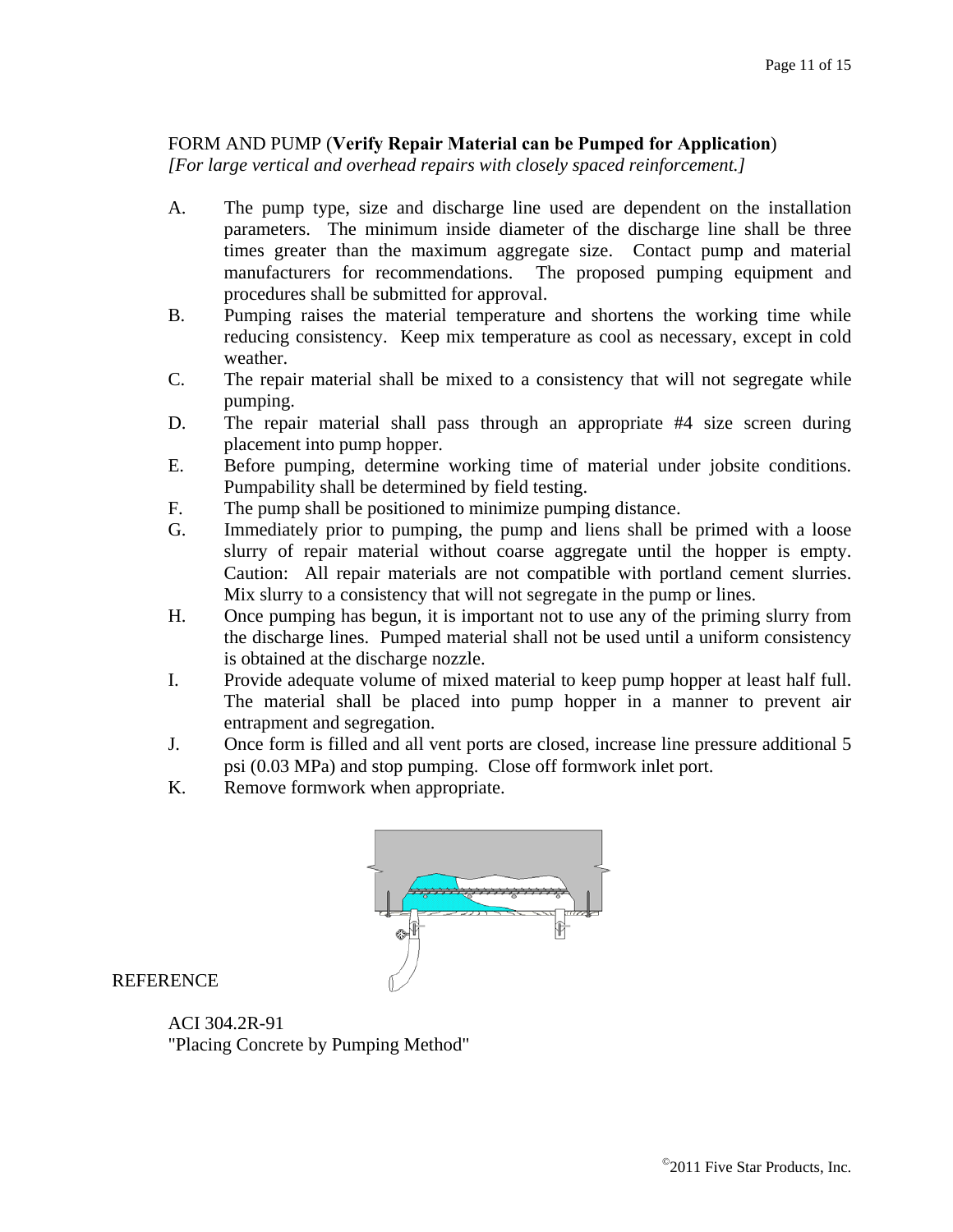## **PART D – APPLICATION - SPECIALTY CONCRETE REPAIR**

## 4.01 PLACEMENT PROCEDURES **OVERLAYS**

- A. Substrate shall be saturated and free of standing water during application.
- B. Firmly work repair material into substrate. Uniformly place overlay material in front of screed to a slightly overfilled elevation. Level and consolidate by screeding.
- C. Placement shall be continuous to prevent cold joints.



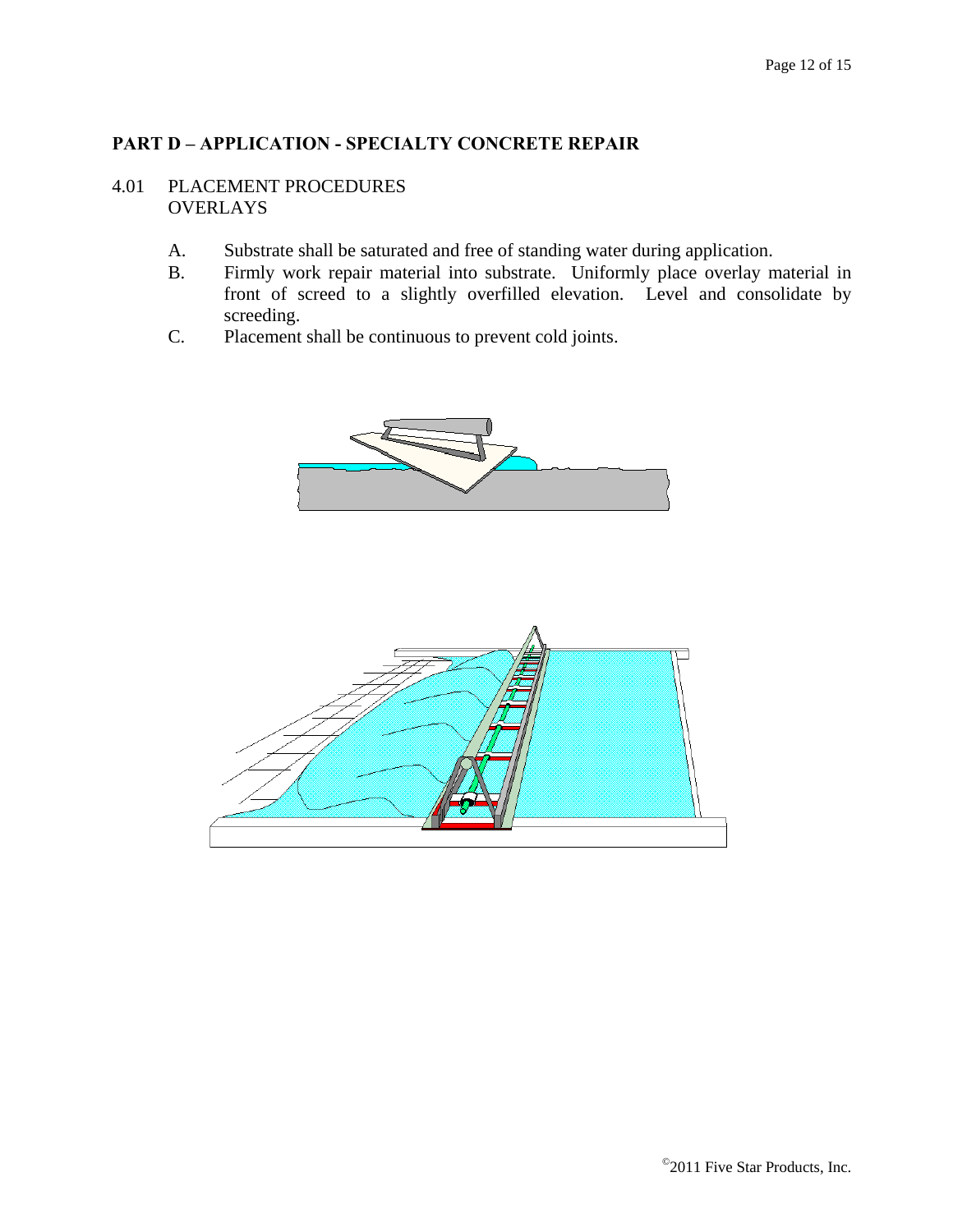## **PART E – FINISHING AND CURING - SPECIALTY CONCRETE REPAIR**

#### 5.01 FINISHING

*[The surface texture may be modified by form liners, grinding or application of a coating.]*

#### 5.02 CURING

- A. Repair material shall be cured as recommended by the manufacturer. After 6 hours material may be brought up to temperatures of 1000°F. For higher exposure temperatures contact manufacturer for special curing procedures.
- B. Repair material shall be protected from excessive freezing, hydrostatic pressure and vibration as recommended by the manufacturer.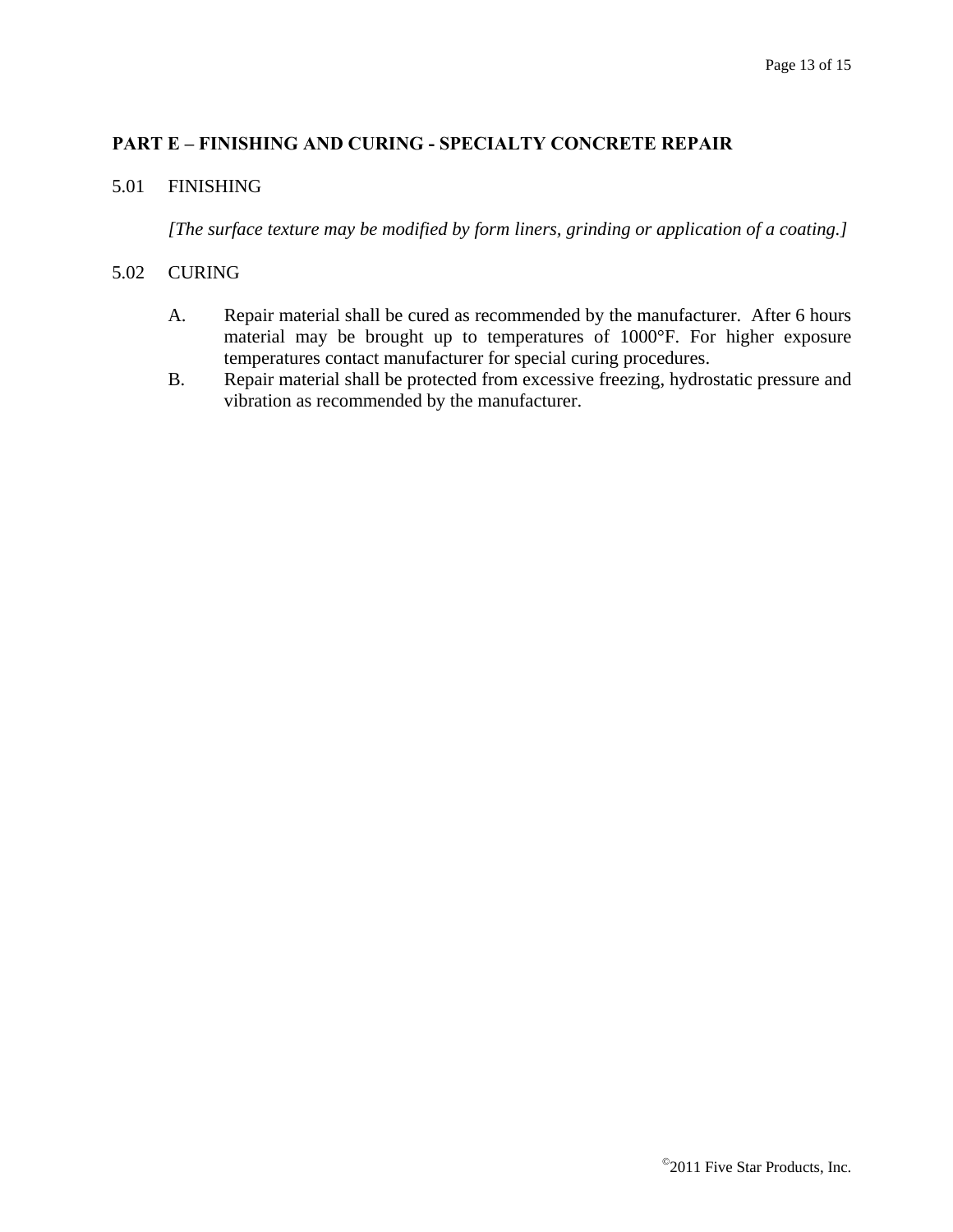## **PART F – EXTREME WEATHER CONDITIONS - SPECIALTY CONCRETE REPAIR**

#### 6.01 COLD WEATHER REPAIRS

 *[Low temperatures delay the set, increase working time and delay the strength development of cement-based products. The procedures below will compensate for these conditions.]* 

- A. All surfaces shall be preconditioned and maintained between  $35^{\circ}$ F and  $90^{\circ}$ F ( $2^{\circ}$ C) and 32°C) and materials conditioned to between 35°F and 80°F (2°C and 27°C). Higher substrate and material mix temperatures will result in faster strength development. Due to the mass of palletized material, up to 72 hours of conditioning may be required.
- B. Heating the repair area shall be accomplished by indirect exposure. Heated enclosures must be windproof and weatherproof. Combustion heaters must be vented and shall not be permitted to heat and dry the concrete locally. *Caution: Exhaust gases may contaminate or cause carbonation within the enclosed environment.*
- C. Maintain temperature above 35°F (2°C) minimum until material reaches 1000 psi (6.9 MPa) or the minimum required strength. *[Specify minimum required strength.]*
- D. Gradually allow temperature of material to cool to ambient temperature to avoid thermal shock.

## REFERENCE

 ACI 306R-88 "Cold Weather Concreting"